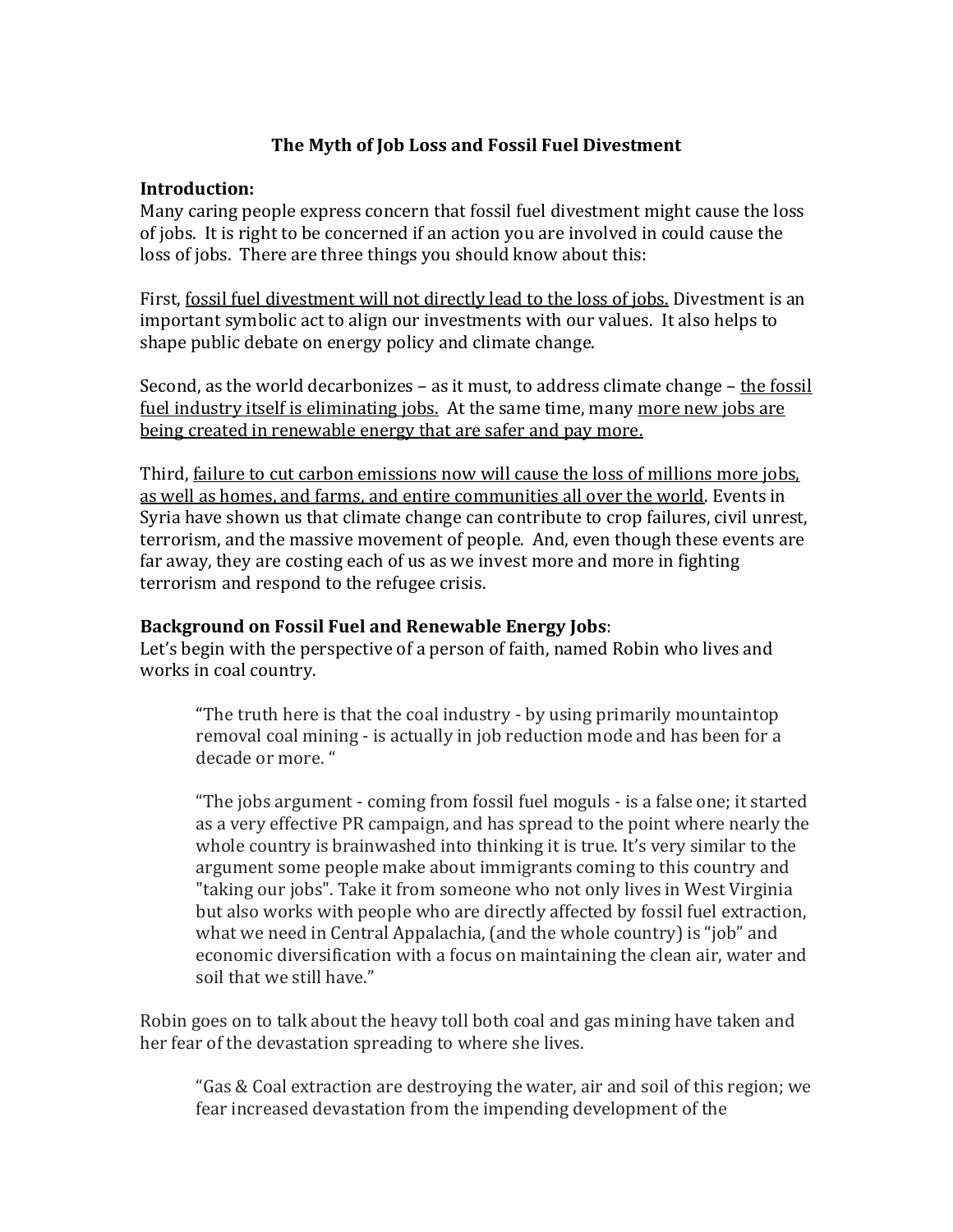"Rogersville" shale field which is a very deep, but potentially an oil and gas rich source rock extending from approximately Berea, KY (south of Lexington), to Charleston, WV, intersecting many other rural areas, and towns, such as Huntington, WV - where I live and primarily work."

She also appeals to leaders to switch to "just" and renewable energy jobs.

"We need "just" jobs here in Central Appalachia, which do not include fossil fuel industry jobs. I think this might be true in many other parts of the country where fossil fuel extraction is dominating economies. The transition from fossil fuel economic and energy control to an economy based on renewable energy production and economic diversity may have its challenges, but it is not only possible, but necessary and urgent that we embark on that transition as soon as possible."

We have an industry that is already losing jobs because of its chosen method of extraction, competition from natural gas and regulation of its emissions. This is what experts predict will also happen with oil and natural gas. As their carbon emissions are taxed and regulated their use will decline and jobs will be lost.

There is *good news about renewable energy jobs* according to research compiled by the Citizens Climate Lobby. There are already more green jobs, which includes renewable energy jobs than in the fossil fuel industry and more are predicted to be created that will pay better and be safer.

"In 2012, there were a total of 137,650 permanent coal-related jobs nationwide<sup>1</sup>, and 806,831 oil and gas jobs as of  $2011^2$ . By contrast, there were 3,401,279 green jobs in 20113. The Department of Energy predicts using conservative estimates that by 2030 there will be over half a million wind jobs alone<sup>4</sup>."

"The overall job story is that renewable energy will provide more and higher paying jobs, with more diverse opportunities<sup>5</sup>. This is because \$1 million dollars worth of oil and natural gas output directly creates 0.8 jobs, and \$1 million of coal produces 1.9 jobs. Compare that to building retrofits for energy efficiency (7 jobs per million), mass transit services (11 jobs), building the smart grid (4.3), wind (4.6), solar (5.4), and biomass power generation (7.4)6."

"The green economy already supports more jobs than the fossil fuel economy, and has for years, even though renewable energy accounts for only 11.98% of our domestically produced energy7."

According to Citizens Climate Lobby, "The writing is on the wall: the key to creating American jobs now and in the future is not investment in fossil fuels, but it is investment in the green economy."